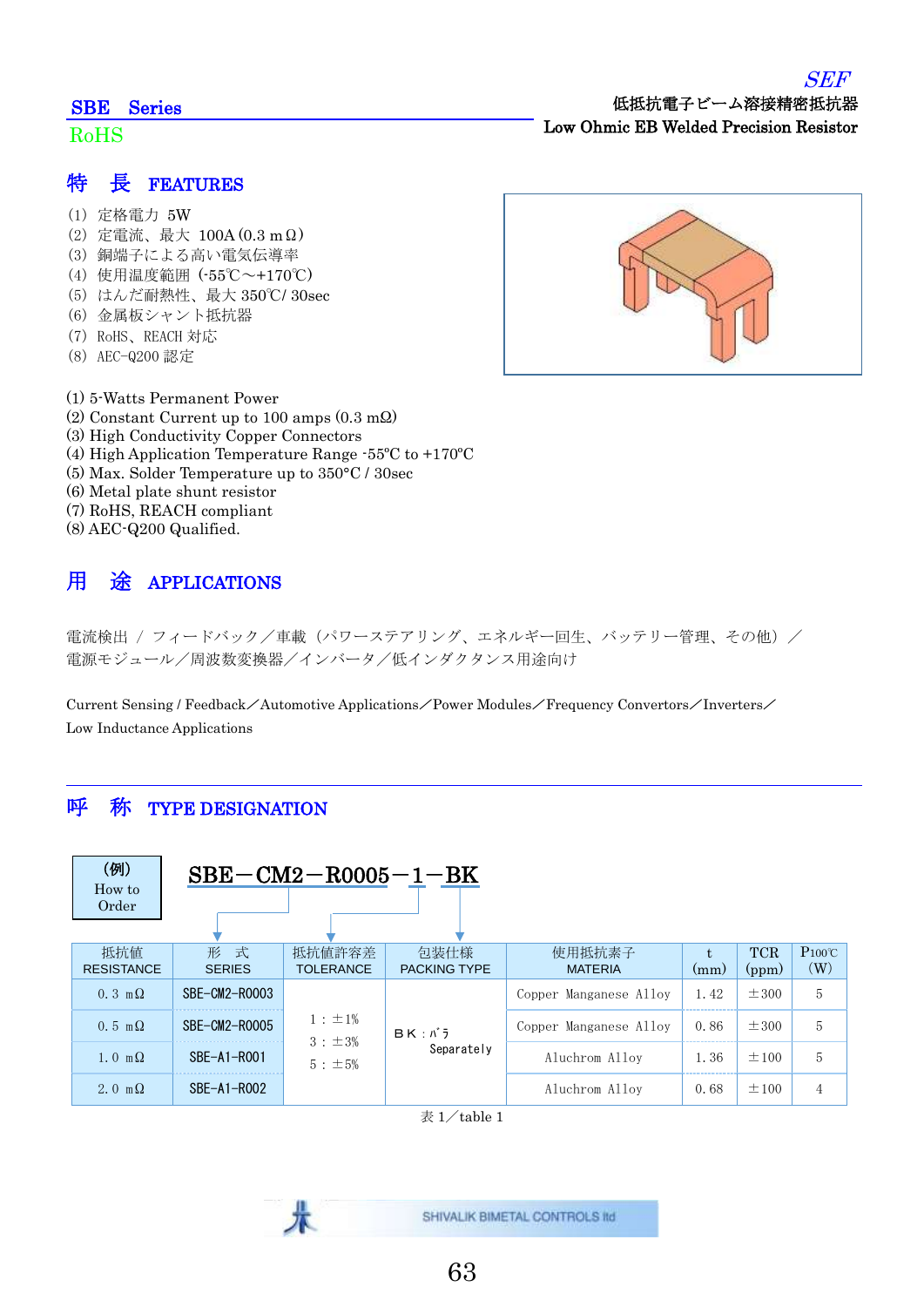Ī

### 寸 法 DIMENSIONS



単位/unit (mm)

## 推奨ランドパターン RECOMMENDED PAD DIMENSIONS



术

## 定 格 RATING

| 抵抗値/ Resistance Values                           | 0.3, 0.5, 1.0, 2.0                     | (MSZ    |  |
|--------------------------------------------------|----------------------------------------|---------|--|
| 抵抗値許容差/Tolerance                                 | 1, 3, 5                                | $(\% )$ |  |
| TCR - 抵抗温度係数 (抵抗素子) *                            | $\leq$ +10 (Manganese),                |         |  |
| TCR - Temperature Coefficient (Resistive Alloy)* | $<$ -25 (Aluchrom)                     |         |  |
| 使用温度範囲/Applicable Temperature Range              | $-55 \sim +170$                        | °C      |  |
| 負荷能力/Load Capacity                               | 表 1 参照/ See table 1                    |         |  |
| インダクタンス/Inductance                               | $\leq 3$                               | nH      |  |
| 耐久性/Stability Deviation                          | $< 0.5$ after 2000 Hours. Tt* = 110 °C | %       |  |
| * T <sub>t</sub> = 端子温度/Terminal temperature     | $<$ 1.0 after 2000 Hours. Tt* = 140 °C | %       |  |

 $*+20 \sim +60^{\circ}C$ 

SHIVALIK BIMETAL CONTROLS IId